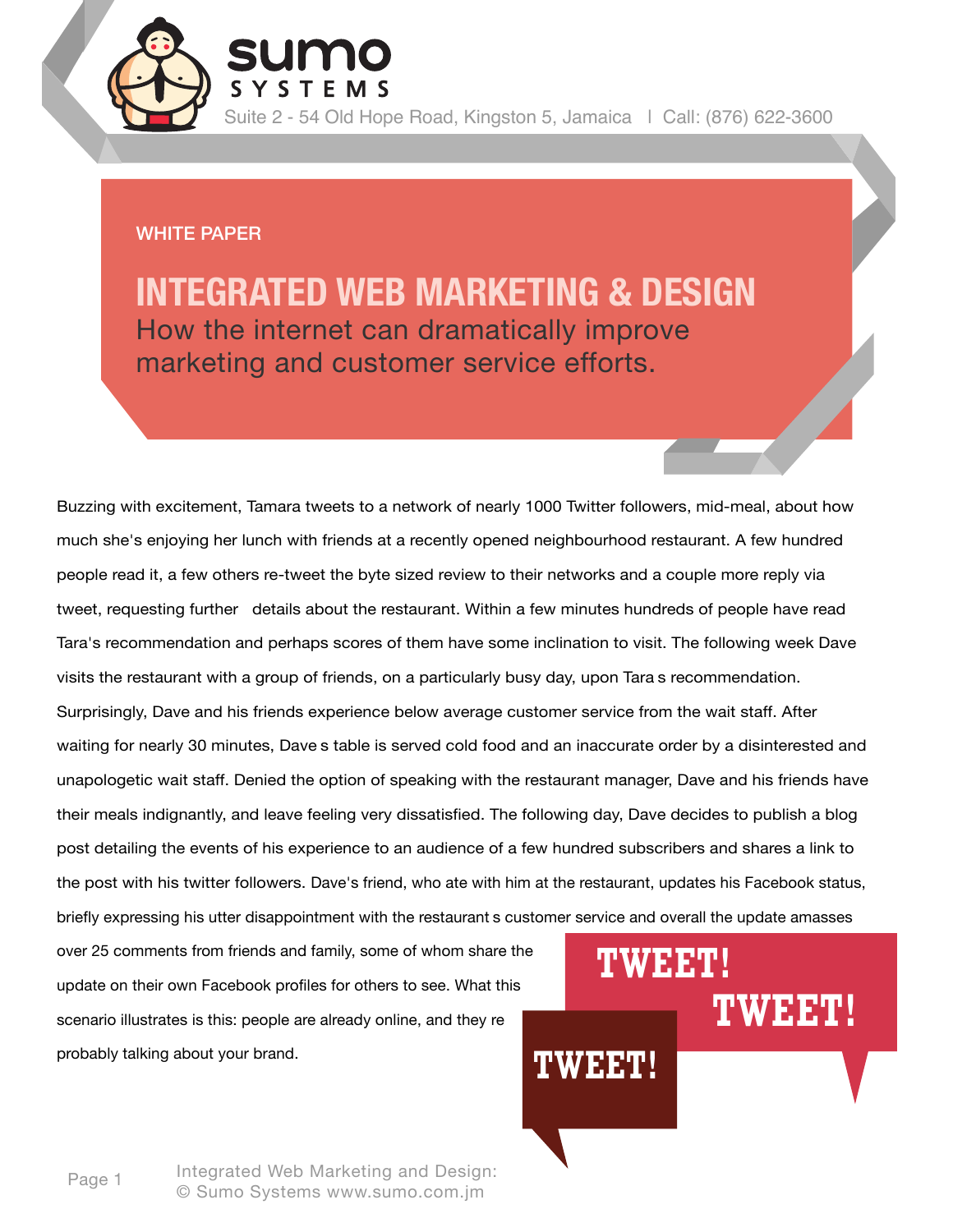

## Be Part of the Online Conversation

While your business may have already perfected utilising traditional marketing channels (print publications, broadcast media, billboards etc.) to communicate with customers and potential customers, ideally, new marketing channels should be integrated into marketing strategies to keep up with the online conversations around your brand and monitor its reputation. Today more than ever, an integrated marketing strategy is a necessity, because consumers continue to abandon mass marketing channels in favour of web-based alternatives. As the scenario



illustrates, it is now incredibly easy for customers to rapidly disseminate

both positive and negative information about your brand online through instant publishing platforms and social networking. While it is impossible to stop this free-flow of information, it is possible and important to monitor what is being said.

### It s About More Than Just Being Online

As with traditional marketing efforts, new marketing starts with selecting communication channels that are best suited for reaching your target audience with a message. It s not enough to set up a brand presence on the

*Channels of dialogue is better than just sending linear sales messages that will not provide valuable insight or an opportunity to build trust around vour brand. than just sending linear sales messages that will not provide valuable insight or an opportunity to build trust around your brand.*

most popular social networking sites if that isn t where your target audience is hanging out on the web. Using the demographic information you already have about your target audience, it is important to target your efforts

towards the channels they use. In some cases, your best choice will be obvious, for example the restaurant in the scenario above would benefit from having a Twitter account. However, some businesses may find that a combination of channels is more effective.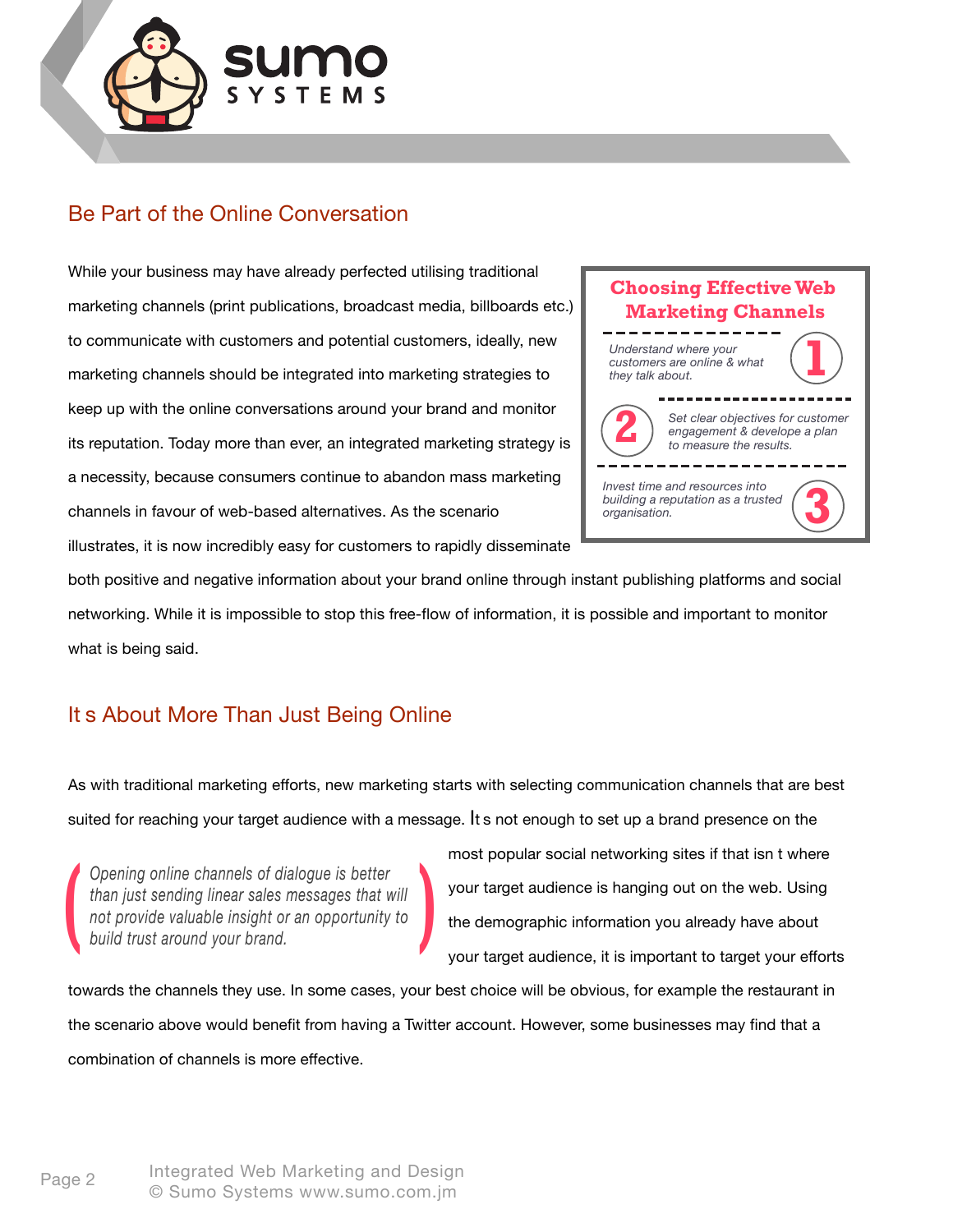

# Web Strategy: The Key to Effective Integrated Marketing

The web, for most consumers, is a central platform to search for product and service information and traditional marketing channels, in isolation, are no longer sufficient. However, to be clear, an integrated marketing solution does not aim to eradicate traditional marketing efforts.

*Marketing leaders must work with their teams, agencies and media partners to update their vision of integrated marketing to counter the effects of the meltdown and to harness social media.*

**--David Card (Leading expert on marketing & consumer behaviour for Forrester Research)**

The idea is that, to boost the results of traditional marketing, businesses should dovetail their marketing strategies with internet strategies, rather than view them as independent channels. *ne*<br>*ing &*<br>arch)<br>r marketing<br>r marketing

For example, a great website improves the effectiveness of traditional advertising because many potential customers who see or hear your company s traditional advertisements will seek to evaluate your company s products and services online.

With a strategic web presence, you can engage with the community and open dialogue with customers. This allows you to listen and respond to what customers have to say, and allow your brand reputation to be formed by your responses to both negative and positive comments, rather than by the customers comments alone.

The fact is, social media can do a lot more than improve customer service efforts. When used in conjunction with a well designed website, social media can dramatically increase website traffic, which may then result in improved lead generation and sales. However, to understand your return on investment from social media, it is important to set definite goals and choose some key metrics to measure its effect.